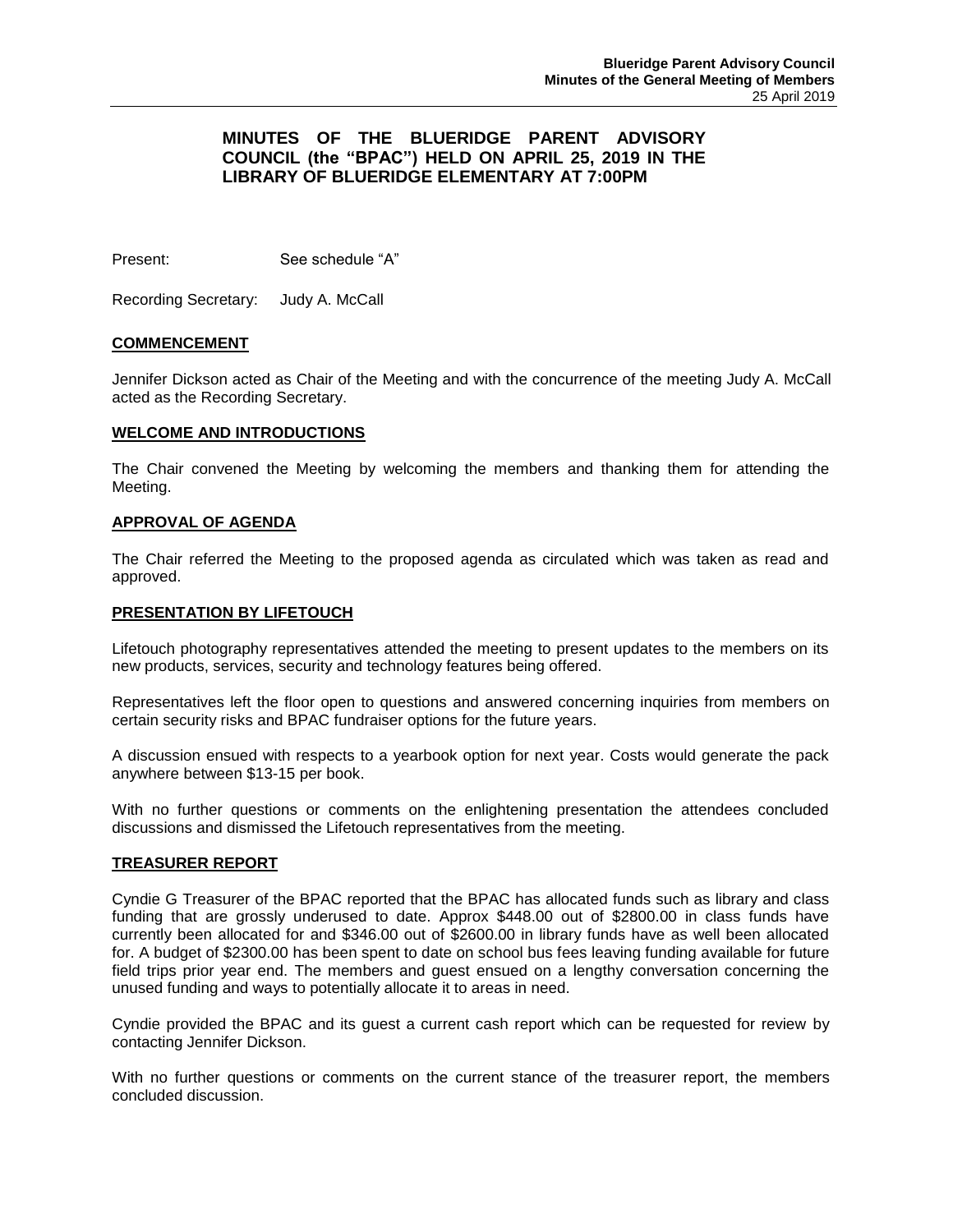# **HOT LUNCH**

The following hot lunch update was provided to the members on behalf of Cheryl S Hot Lunch Coordinator:

> The program has been in good working order and there have been no complaints brought forward between meetings;

Megan P. representative of Bluhouse Market and Café as well a fellow parent at Blueridge presented an alternative healthier lunch option to the BPAC for consideration of being added to the 2019/20 hot lunch plan. She included in her presentation the hot lunch coordinator from Sherwood Park to help initiate and support the inclusion of a more organic and healthier option to the Blueridge menu. A lengthy discussion ensued amongst the members and guests with specific detail to public health dietician guidelines and the use of 100% compostable products. It was agreed to consider Bluhouse in the planning list for the 2019/20 hot lunch vendors.

With no further questions or comments on the current hot lunch update, the members concluded discussion and dismissed the Sherwood Park guest from the meeting.

# **FOS UPDATE**

Kristine D. FOS Coordinator reported that the next FOS meeting to be held would be April 26, 2019 and a full report would be provided at the next general meeting. Suggestions were made to attend the Lynnmore spring fling for future fundraising ideas and as well to consider the idea of supporting/participating in other school fundraisers to build community strength.

With no further questions or comments on the FOS, the members concluded discussion.

# **DPAC UPDATE**

There was nothing to be reported on the DPAC. It was mentioned to the guests and members of the BPAC that the current DPAC coordinator Leah Peskett would not be standing for reelection for the following year and a new DPAC coordinator would have to be considered. The idea of making a group volunteer contribution to attend DPAC meetings was considered at the meeting.

With no further questions or comments on the DPAC, the members concluded discussion.

# **FUNDRAISERS/EVENTS**

- Spring Bulbs:
	- \$217.00 was raised in sales; and
	- consideration to discontinue with spring bulbs is up for debate for the 2019/20 school year.
- Coffee:
	- Order forms to go out with students Monday.
- Popcorn Mondays:
	- Volunteer list is full (yaaa great work parent volunteers!);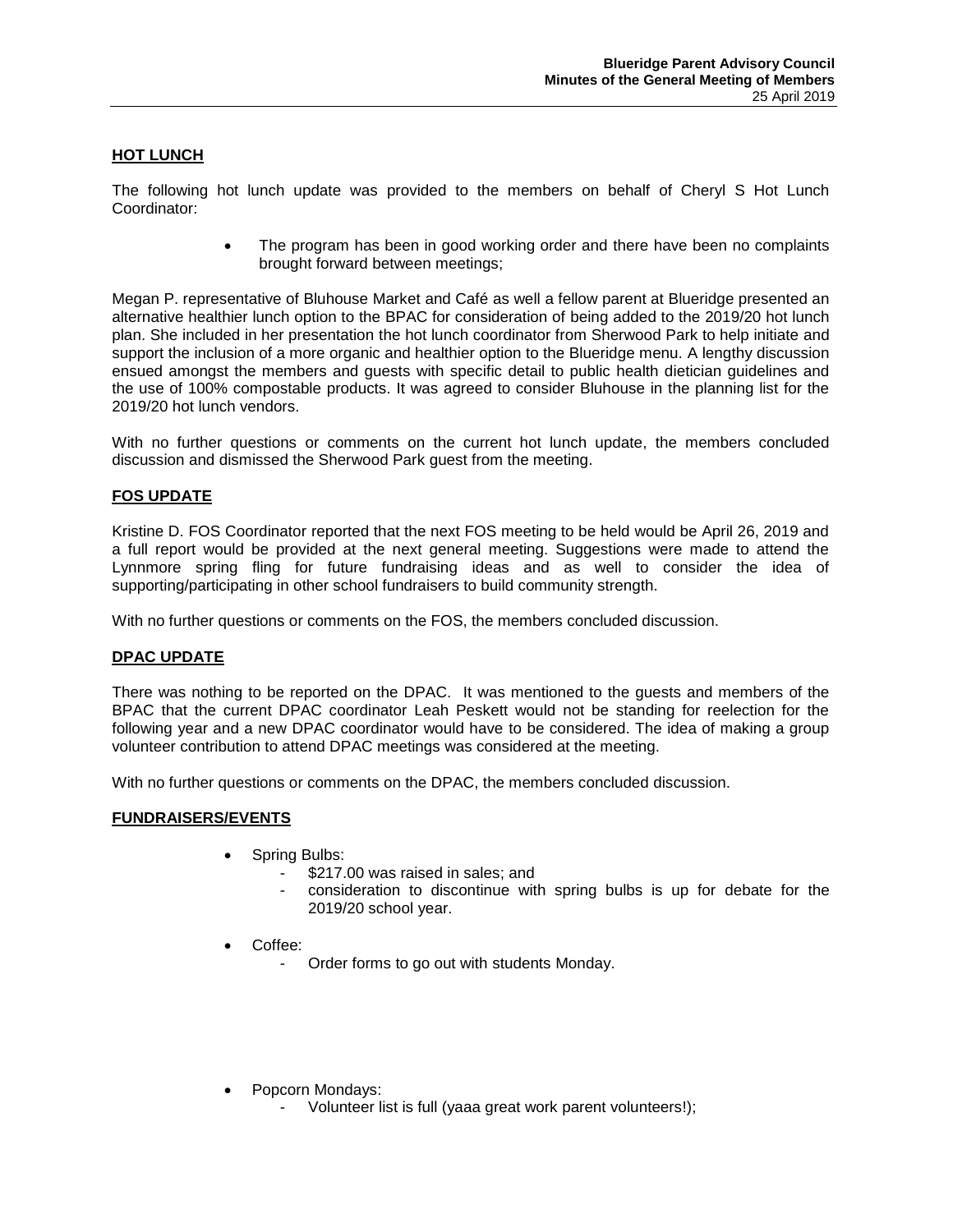- Consideration to provide kindergarten grades with tray delivery to class was discussed. Alleviates the small ones missing out.
- Staff Appreciation:
	- Event to take place on Friday May 24, 2019;
	- The event will be provided for by the BPAC and no longer a grade allocated event; and
	- request for volunteers has gone out.
- Funday:
	- it was discussed and decided that the money raised will go directly to the grade 6 classes;
	- idea brought forward by a parent to possibly incorporate "tape a teacher to the wall" game -idea to be discussed and decided on at further date
	- Brigit O'Brien has arranged a committee to liaison the planning of the day, ideas and questions should be brought forward to the committee;
	- parents should be active and involved in the event as much as they can.

With no further questions or comments on the current Fundraiser/Events update, the members concluded discussion.

# **CURRENT BUSINESS**

*Book Fair:*

Volunteers are NEEDED!

# *Parking and Safety*:

A lengthy discussion ensued amongst members and guests with respects to the ongoing parking and safety issues that have been occurring during the time of drop off and pick up on the school property. Committee members (Johanna, Georgina and Jaimie) reported that the implementation of safe road practices is a current work in progress. Feedback was provided that the students have been heard to be taking the initiative to voice their concerns to parents on the ongoing parking issues and taking the lead to educate and advocate the importance of safe road manner. The parents voiced the stress of concern at the specific intersection of Byron and Berkley and initiatives will continue to be made to the District to address the concerns.

A parent suggested the idea of having Elmer the road safe elephant attend the school to continue the education to the students on the importance of road safety.

#### *KM Club:*

The following items were discussed:

- 2-3 parent volunteers will be needed Monday-Wednesday-Friday during km club; and
- extra popsicle stick for walking to school during the morning will be provided to kids who take the initiative to walk- up for discussion.

# *Edupac:*

A new supplier has been hired called Creative Pac.

*Teachers Wishlist:*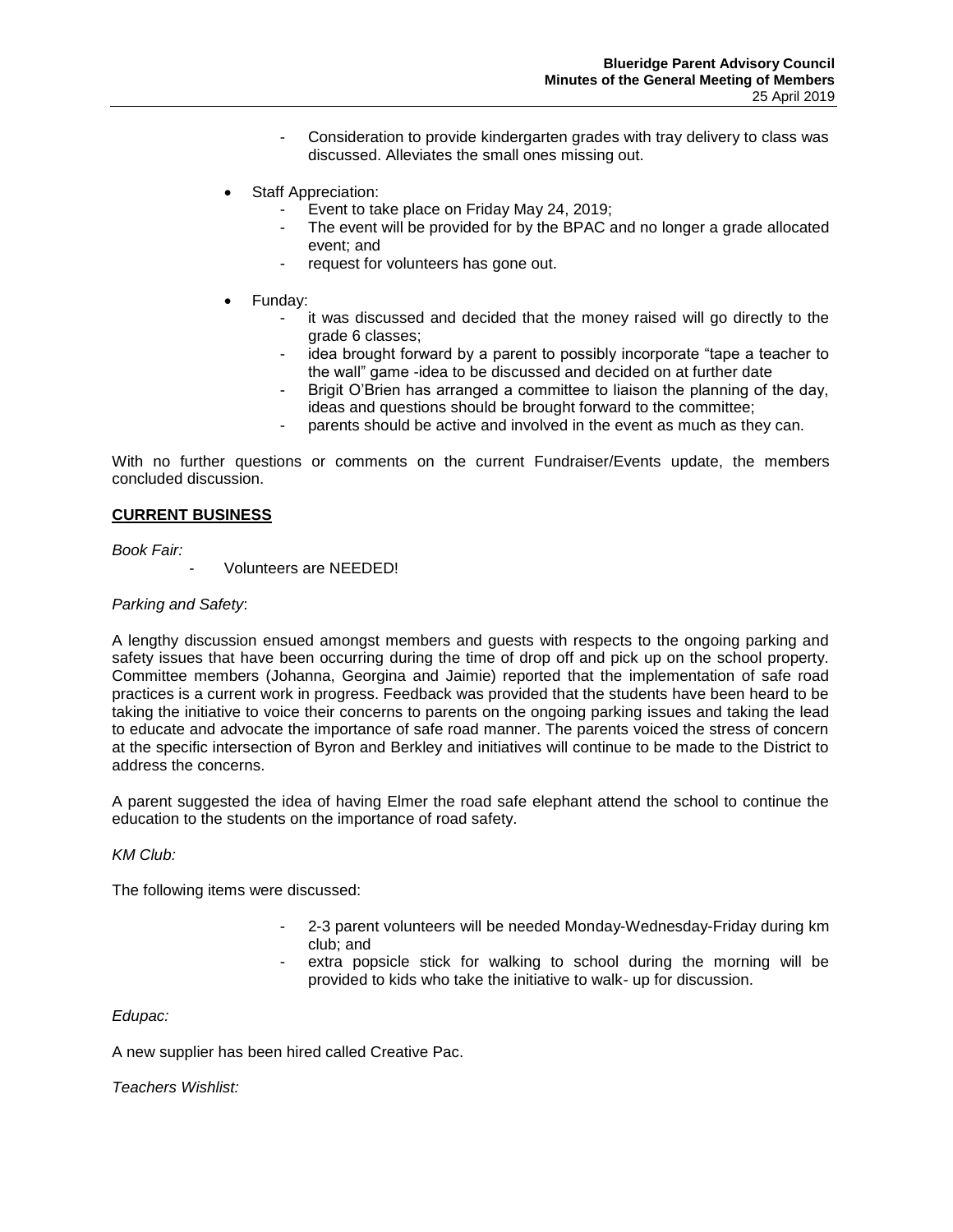There is a wall board which has been filled daily with teacher wish list ideas. The technology ideas will require some extra fundraising next year. September 2019 meeting will mark the month that the wish list will all be accounted for and the budget will be approved.

# *Johanna Moretto-Watershed Tour:*

Parent Volunteer and member of the Parking and Safety committee Johanna Moretto addressed the members and guests with an idea for a grade 4 & 5 watershed tour. Last dates for sign up will be the last week of August and Susan Teegan will continue discussion with Johanna in hopes to be able to arrange for the kids for the 2019/2020 school year.

With no further questions or comments on Current Business, the members concluded discussion.

# **PRINCIPAL UPDATE**

The following updates were provided to members by the school Vice Principal Ms. Brigit O'Brien:

- Track and Field is up and running- first meet will be held May 1, 2019;
- Correction email needs to be sent to parents with respects to jersey pick up for all upcoming sports teams;
- Sport schedules will be updated and available online;
- The articulation meeting for the Grade 7's with Winsdor Secondary went well and is all complete; and
- KM club starts Wednesday!!!.

The following updates were provided to members by the school Principal Ms. Susan Teegan:

- Emergency preparedness day is coming up next month, it is reminded of parents to be assure who they have noted themselves as alternate contact for;
- Grade 4's leave to outdoor school mid may;
- Learning Environment questionnaire will be going home with students next week;
- Ice cream social will be held on Thursday May 30, 2019 reminder to parents to fill out the RSVP on hot lunch.

Ms. Teegan then ensued a lengthy discussion on the current computer replacement matter. The school district has proposed an application to schools in need and have offered the following funding packages if qualified:

15 apple mac books 1 charging pod 12 cases

Total: \$21,000.00 CAN (School District to cover \$11,000.00 CAN if application is accepted)

Ms. Teegan reported that currently the teachers and administration will need to divulge in a more thorough discussion and will report back to the BPAC.

Ms. Teegan concluded her update with acknowledging to the members and guests her Coast Salish drum that she created as part of the last Professional Day. Each teacher had an opportunity to take part in the group project and make a drum to share with their classes and as well to perform and take part in the upcoming singing of the Coast Salish anthem on June 21, 2019 (Aboriginal Day).

With no further questions and comments Ms. O'Brien and Teegan concluded discussion on their update.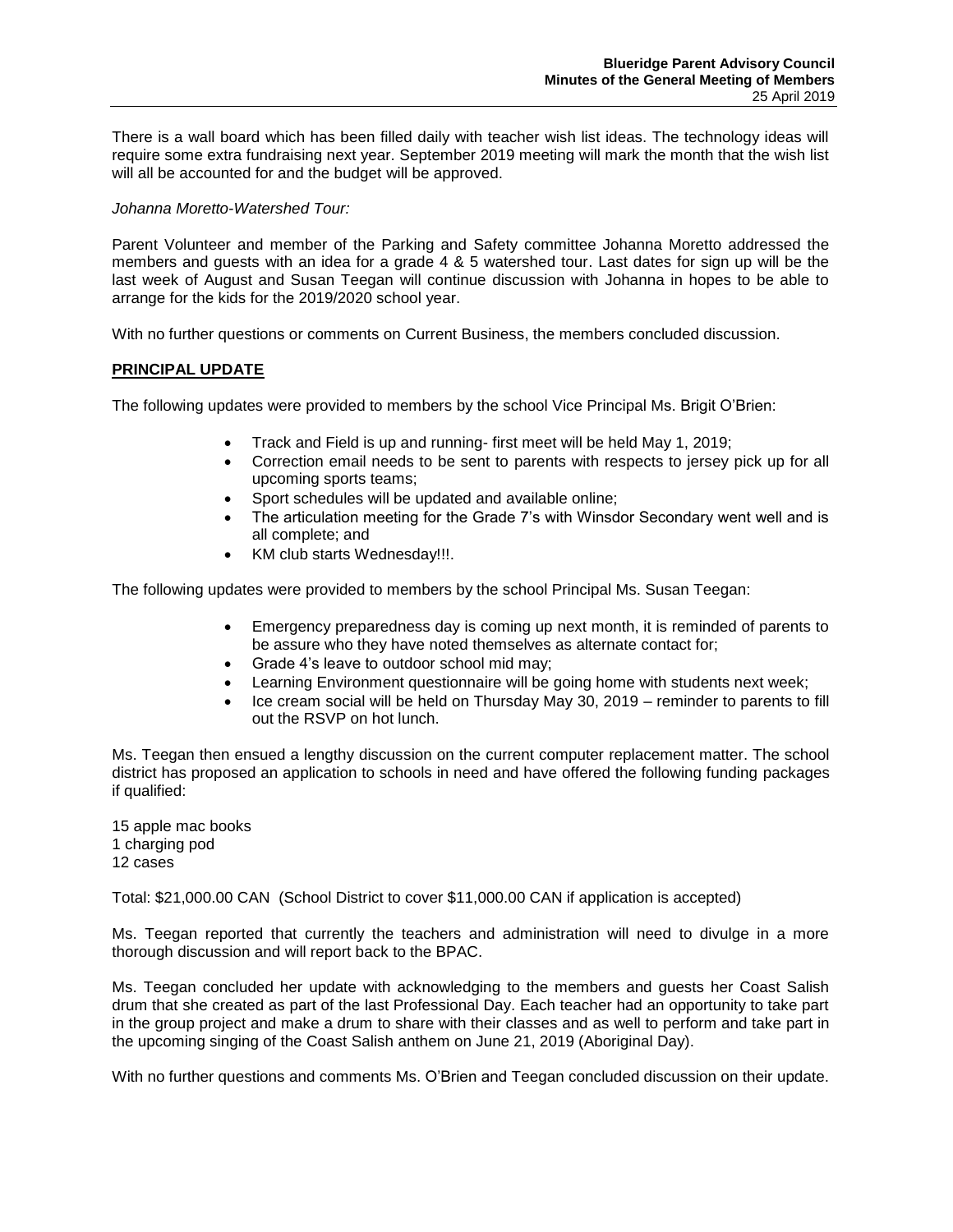# **CONCLUSION OF MEETING**

UPON MOTION duly made by the Chair and seconded, IT WAS RESOLVED that the meeting conclude at 8:10 pm and there be no further business brought before the meeting. Next meeting date and time to be set at a further date.

**CHAIR RECORDING SECRETARY**

**NEXT MEETING SET FOR: May 30, 2019**

**"Schedule A"**